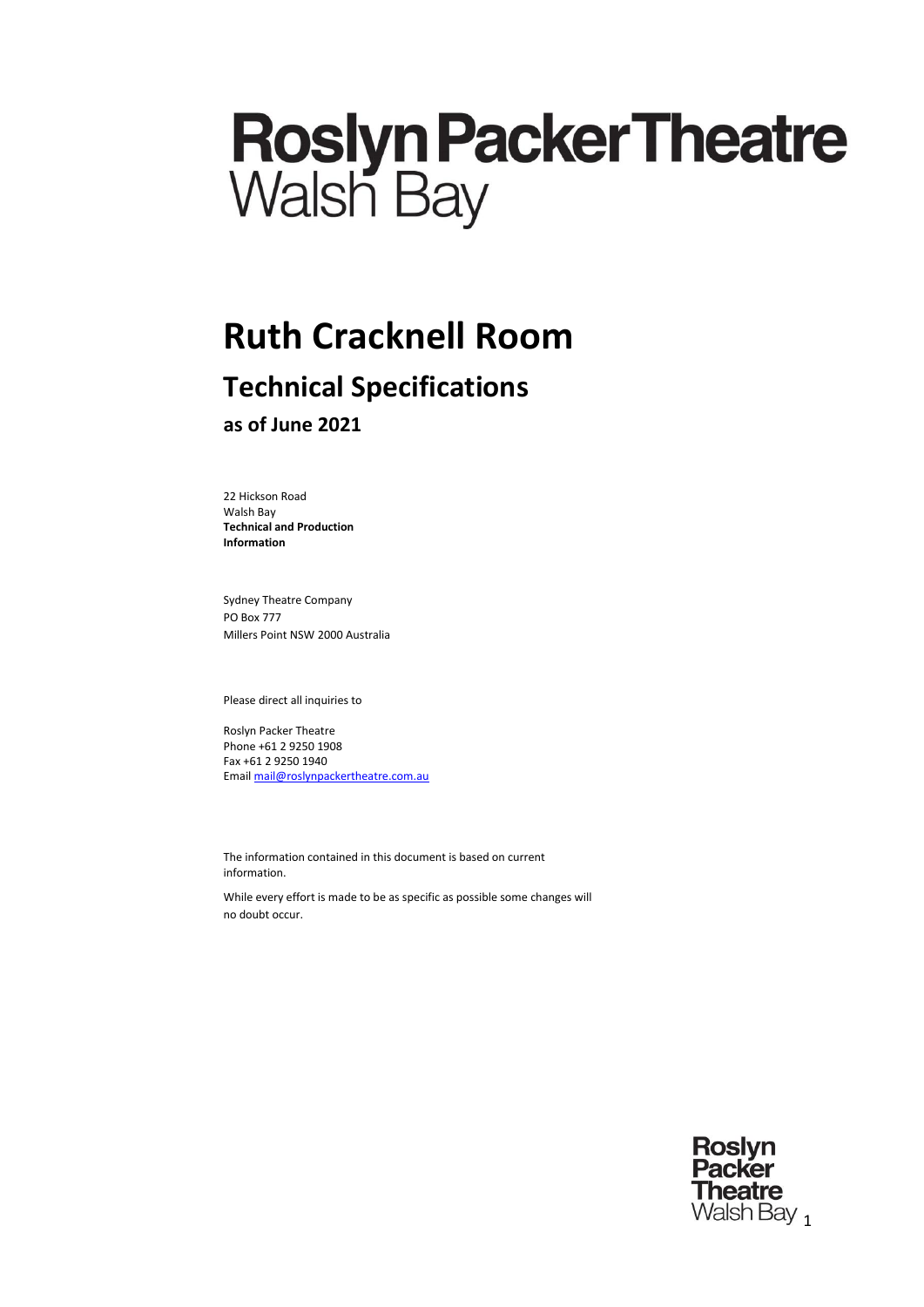#### **GENERAL INFORMATION**

The Ruth Cracknell Room is Roslyn Packer Theatre's dedicated function room and features original brickwork, beams and columns, giving it evocative warmth. The Ruth Cracknell Room can be hired for cocktail functions, dinners, conferences and meeting facilities.

#### **Capacity**

Seated – 60 Cocktail – 70 Under 2m2 rule – 52pax Under 4m2 rule – 26pax

#### **Accessibility**

The Studio is wheelchair accessible.

#### **Load-in Area**

Our Loading Dock is located between 24 & 26 Hickson Rd, opposite Pier 8/9. Driving past the venue, it's the first driveway on the left.

#### **Deliveries and Collections**

Any delivery or pickups that are required during your hire are to be managed via the Loading Dock and arranged while Stage Door is open. If alternative arrangements need to be made, please advise your venue contact.

#### **Parking**

There is no parking space allocated to the theatre and all vehicles must be taken off site.

#### **Storage Space**

There is very little storage space in the venue. Empty road cases etc. may be required to be taken off-site.